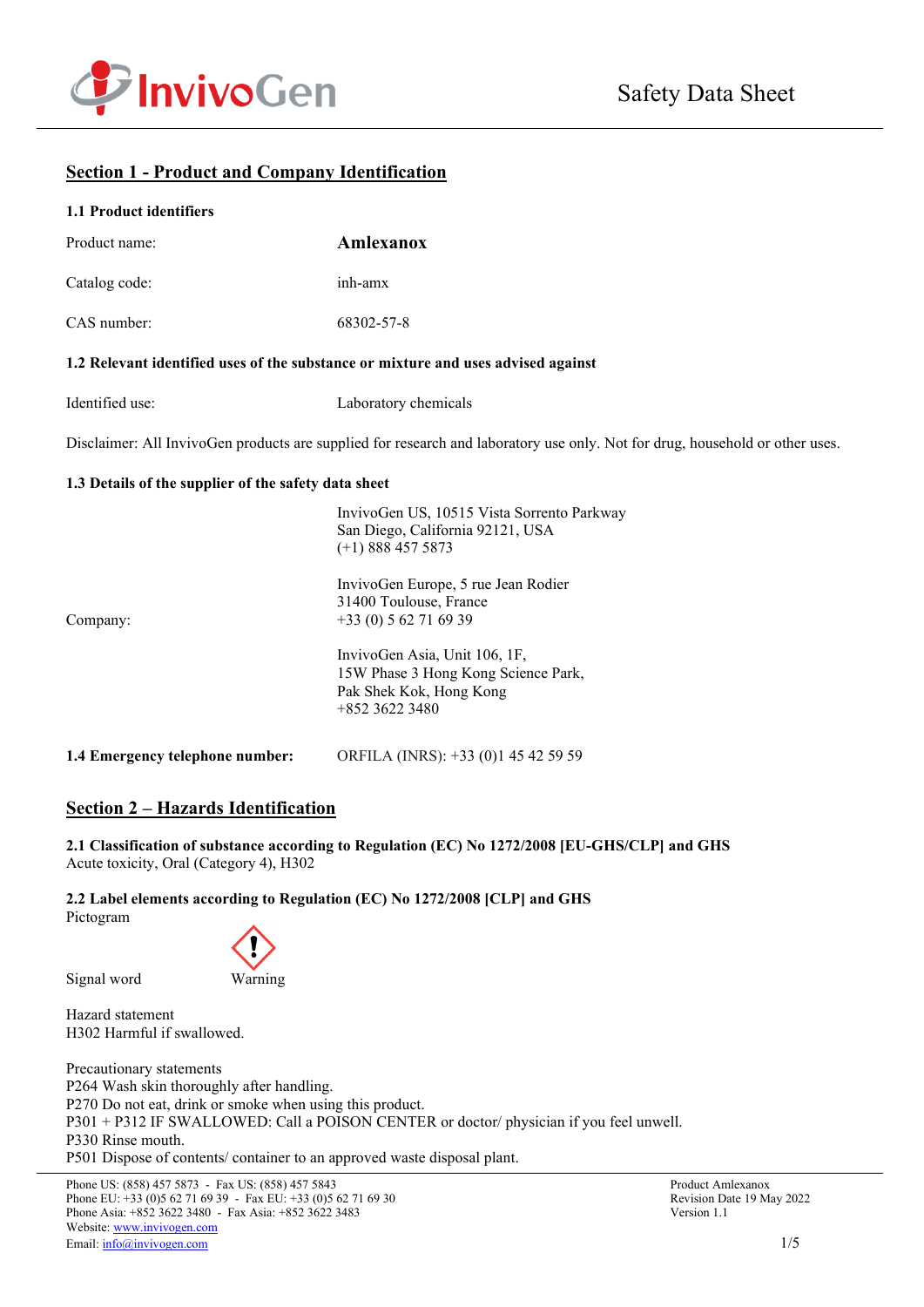

## **2.3 Other hazards** - none

# **Section 3 – Composition/Information on Ingredient**

### **3.1 Substances**

Synonyms: CHX 3673, Amoxanox, (1-methylethyl)-5-oxo-5H-[1]Benzopyrano[2,3-b]pyridine-3-carboxylic acid, AA 673 Formula:  $C_{16}H_{14}N_2O_4$ Molecular weight: 298.3 g/mol CAS number: 68302-57-8

## **Section 4 – First Aid Measures**

## **4.1 Description of first aid measures**

**General advice:** Consult a physician. Show this safety data sheet to the doctor in attendance. Move out of dangerous area. **If inhaled:** If breathed in, remove to fresh air. If not breathing, give artificial respiration. Consult a physician.

**In case of skin contact:** Wash skin with soap and plenty of water. Consult a physician.

**In case of eye contact:** Rinse thoroughly with plenty of water for at least 15 minutes and consult a physician. **If swallowed:** Do NOT induce vomiting. Never give anything by mouth to an unconscious person. Rinse mouth with water. Consult a physician.

### **4.2 Most important symptoms and effects, both acute and delayed**

The most important known symptoms and effects are described in the labeling (see section 2.2) and/or in section 11.

#### **4.3 Indication of any immediate medical attention and special treatment needed** No data available

## **Section 5 – Fire Fighting Measures**

## **5.1 Extinguishing media**

**Suitable extinguishing media:** Use water spray, carbon dioxide, dry chemical powder or appropriate foam.

## **5.2 Specific hazards arising from the chemical**

No data available

## **5.3 Special Firefighting Procedures**

Wear self-contained breathing apparatus for firefighting if necessary.

## **Section 6 – Accidental Release Measures**

## **6.1 Personal precautions, protective equipment and emergency**

Use personal protective equipment. Avoid breathing vapors, mist or gas. Ensure adequate ventilation. Remove all sources of ignition. Evacuate personnel to safe areas. Beware of vapors accumulating to form explosive concentrations. Vapors can accumulate in low areas.

For personal protection see section 8.

## **6.2 Environmental precautions**

Prevent further leakage or spillage if safe to do so. Do not let product enter drains.

## **6.3 Methods and materials for containment and cleaning up**

Soak up with inert absorbent material and dispose of as hazardous waste. Keep in suitable, closed containers for disposal according to local regulations (see section 13).

## **6.4 Reference to other sections**

For disposal see section 13.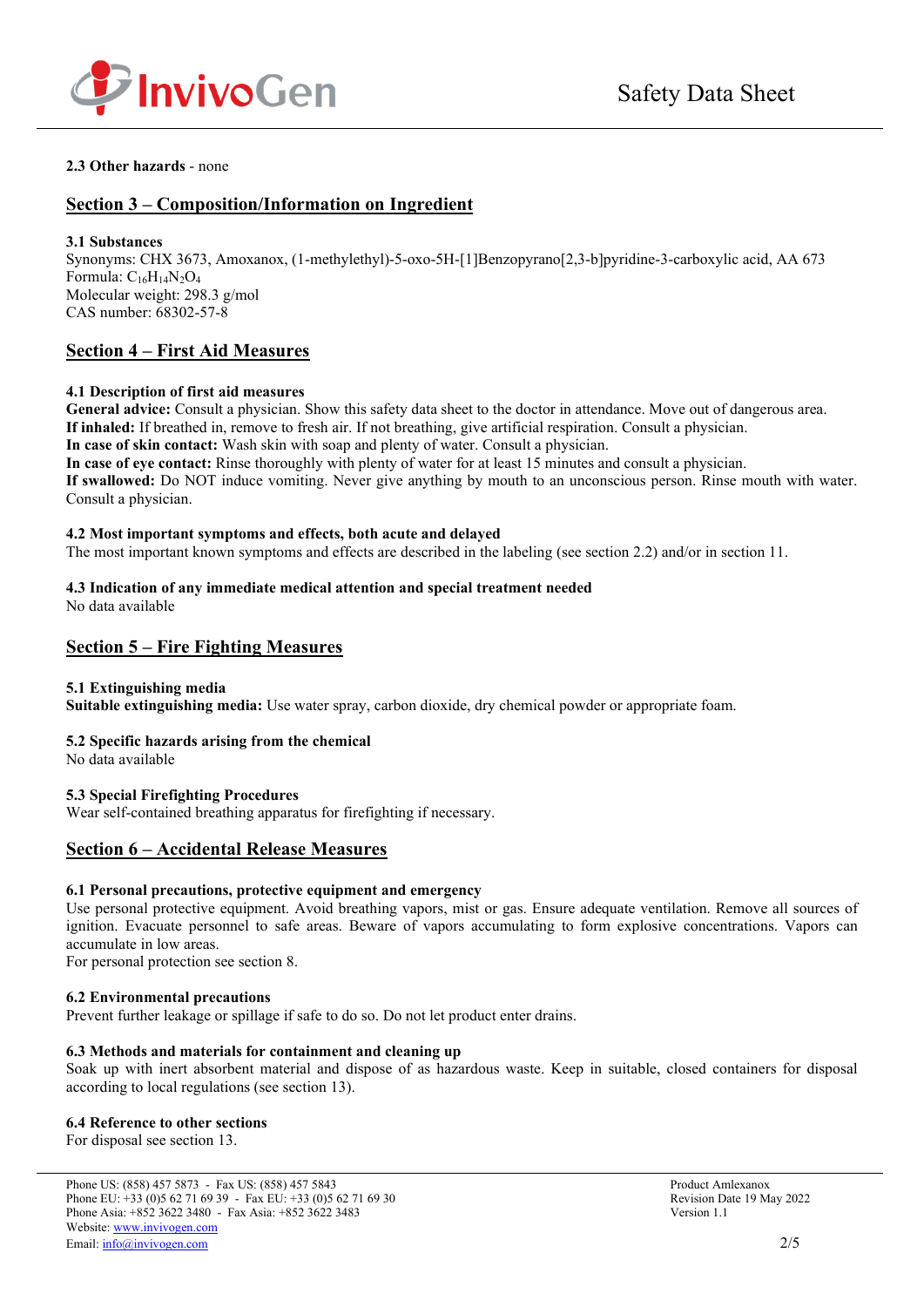



# **Section 7 – Handling and Storage**

## **7.1 Precautions for safe handling**

Provide appropriate exhaust ventilation at places where dust is formed. For precautions see section 2.2.

### **7.2 Conditions for safe storage, including any incompatibilities**

Keep container tightly closed in a dry and well-ventilated place. Recommended storage temperature: -20 °C.

### **7.3 Specific end use(s)**

Apart from the uses mentioned in section 1.2 no other specific uses are stipulated.

## **Section 8 – Exposure Controls/PPE**

**8.1 Control parameters Components with workplace control parameters**  Contains no substances with occupational exposure limit values.

## **8.2 Exposure controls**

**Appropriate engineering controls** General industrial hygiene practice.

#### **Personal protective equipment**

#### **Eye/face protection**

Use equipment for eye protection tested and approved under appropriate government standards such as NIOSH (US) or EN 166(EU).

#### **Skin protection**

Handle with gloves. Gloves must be inspected prior to use. Use proper glove removal technique (without touching glove's outer surface) to avoid skin contact with this product. Dispose of contaminated gloves after use in accordance with applicable laws and good laboratory practices. Wash and dry hands.

## **Body Protection**

Choose body protection in relation to its type, to the concentration and amount of dangerous substances, and to the specific workplace. The type of protective equipment must be selected according to the concentration and amount of the dangerous substance at the specific workplace.

## **Respiratory protection**

Respiratory protection is not required. Where protection from nuisance levels of dusts are desired, use type N95 (US) or type P1 (EN 143) dust masks. Use respirators and components tested and approved under appropriate government standards such as NIOSH (US) or CEN (EU).

#### **Control of environmental exposure**

Do not let product enter drains.

## **Section 9 – Physical/Chemical Properties**

## **9.1 Information on basic physical and chemical properties**

**Appearance** Physical state: Solid Color: White **Safety Data** Odor: No data available Odor threshold: No data available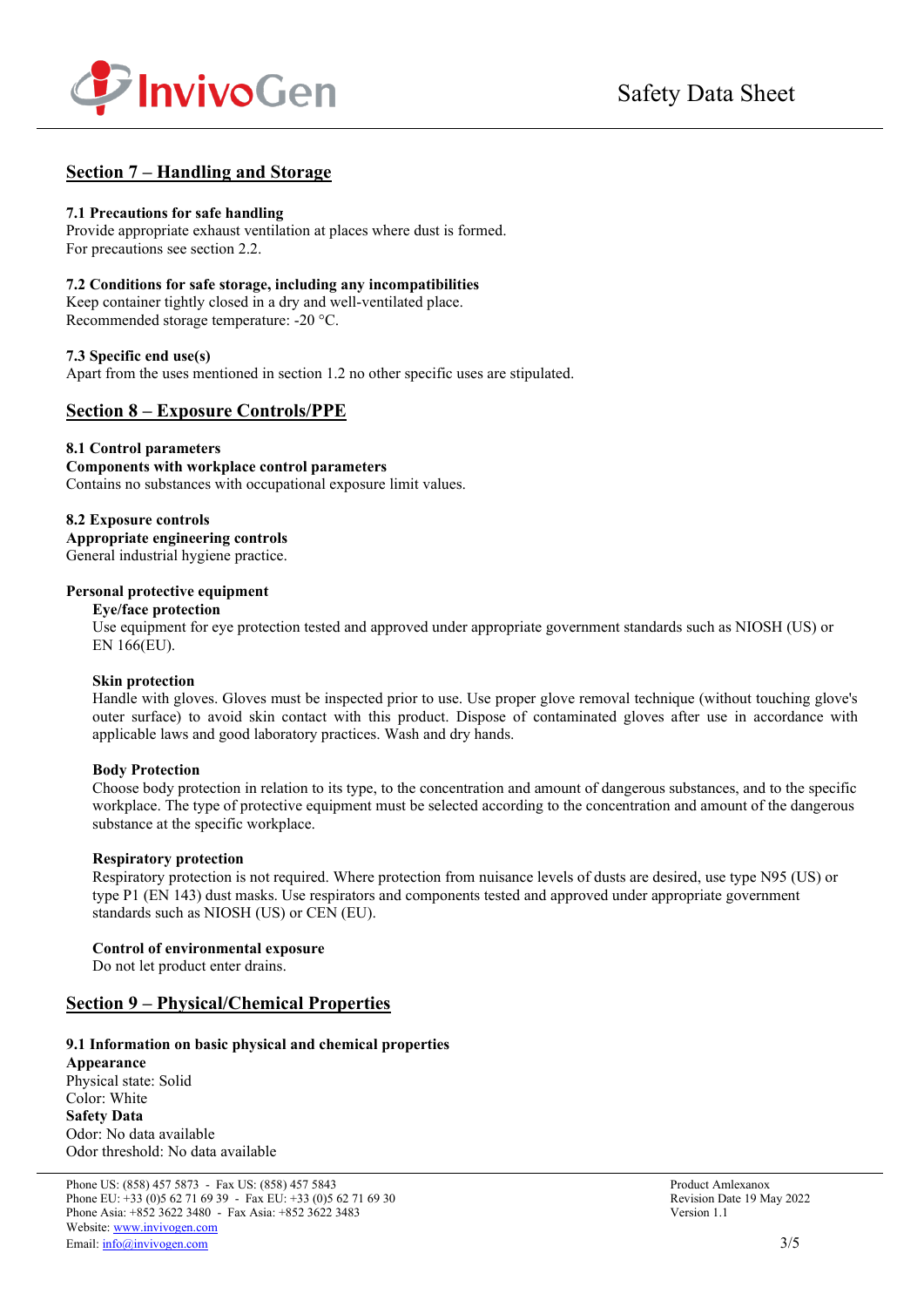

pH: No data available Melting point/freezing point: No data available Initial boiling point and boiling range: No data available Flash point: No data available Evaporation rate: No data available Flammability: No data available Upper/lower flammability or explosive limits: No data available Vapor pressure: No data available Relative density: No data available Solubility in water: No data available Partition coefficient (n-octanol/water): No data available Autoignition temperature: No data available Decomposition temperature: No data available Viscosity: No data available

**9.2 Other safety information** 

no data available

# **Section 10 – Stability and Reactivity**

**10.1 Reactivity:** No data available **10.2 Chemical stability:** Stable under recommended storage conditions. **10.3 Possibility of hazardous reactions:** No data available **10.4 Conditions to avoid:** No data available **10.5 Incompatible materials:** No data available **10.6 Hazardous decomposition products:** No data available **In case of fire:** See section 5

# **Section 11 – Toxicological Information**

**11.1 Information on toxicological effects**

**Acute toxicity:** Oral LD50: No data available Inhalation LC50: No data available Dermal LD50: No data available Other information on acute toxicity: No data available **Skin corrosion/irritation:** No data available **Serious eye damage/irritation:** No data available **Respiratory or skin sensitization:** No data available **Germ cell mutagenicity:** No data available **Carcinogenicity:** No data available **Reproductive toxicity:** No data available **Additional information:** No data available

# **Section 12 – Ecological Information**

- **12.1 Toxicity:** No data available
- **12.2 Persistence and degradability:** No data available
- **12.3 Bioaccumulative potential:** No data available

**12.4 Mobility in soil:** No data available

**12.5 Results of PBT and vPvB assessment:** PBT/vPvB assessment not available as chemical safety assessment not required or not conducted.

**12.6 Other adverse effects:** No data available